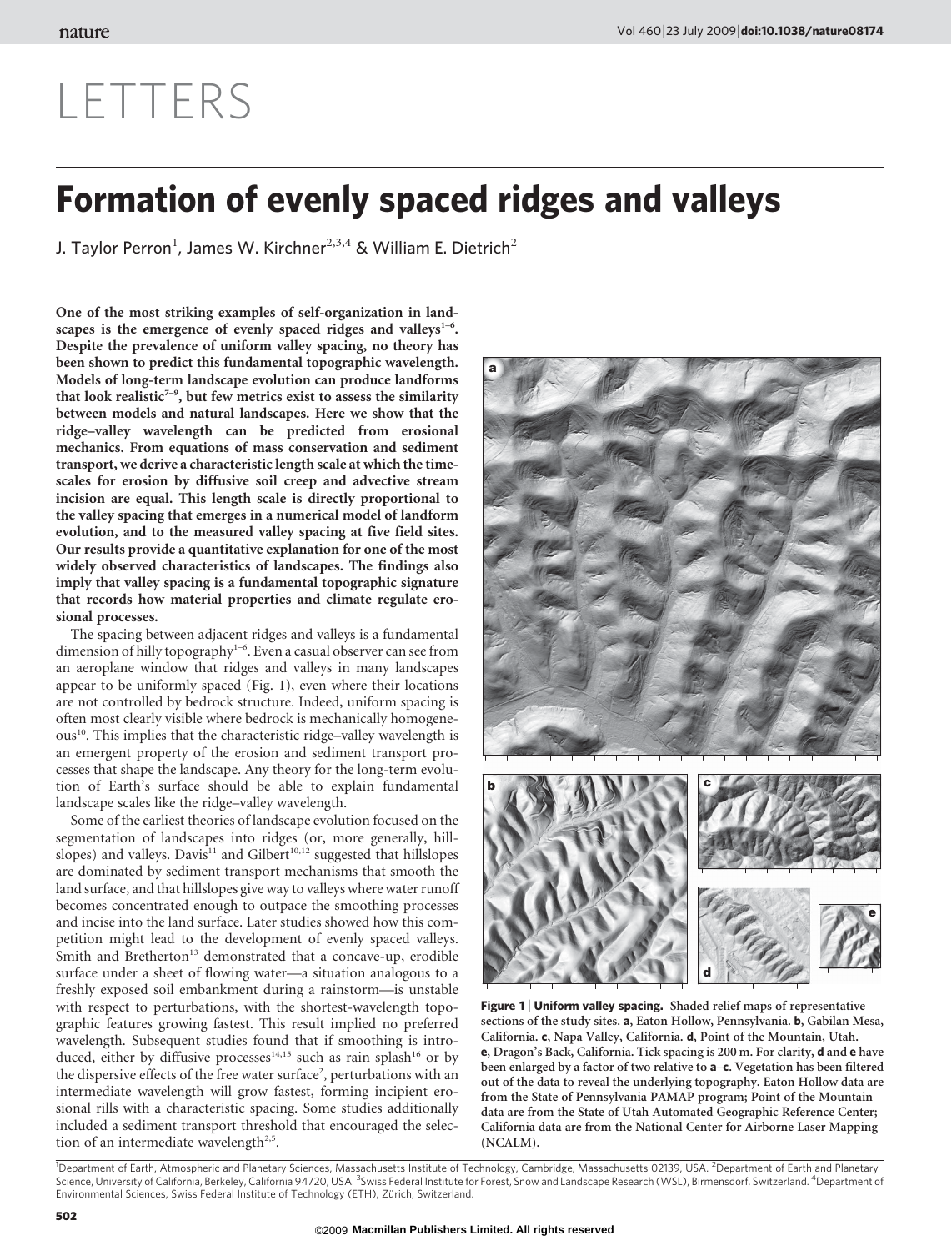These studies considered incipient channelization of a surface by a sheet of flowing water, and cannot be used to predict the dimensions of large-scale landforms like those in Fig. 1. Numerical models based on a similar competition between stream channel incision and diffusive soil creep have been used to explore the long-term evolution of such landforms, including the factors controlling the upslope drainage area at which hillslopes transition into valleys $8,9,17-21$ , but not the characteristic ridge–valley wavelength. Moreover, comparisons between models and natural landscapes have been hampered by the scarcity of high-resolution topographic data and the difficulty of measuring the long-term rates of erosion and transport processes in the field.

To investigate the factors that control valley spacing, we developed a numerical model (Methods, Supplementary Information) that simulates landscape evolution under the combined influence of soil creep (here used to mean downslope soil flux due to abiotic and biotic processes, linearly dependent on the local surface gradient) and stream incision. The transient evolution of the model illustrates how uniform valley spacing emerges over time (Supplementary Information). As the topography evolves from a randomly rough, horizontal initial surface, irregularly spaced incipient valleys form at the boundaries and begin to grow by lengthening and widening. Competition for drainage area (a proxy for water flux) stunts the growth of valleys that are too small or spaced too closely together. This transient evolution is similar in many respects to early conceptual models of drainage network development<sup>10,16,22</sup>. The model eventually reaches a deterministic equilibrium in which the spacing of valleys is approximately uniform.

Nonlinearities in the governing equation (equation (1)) preclude an analytic solution for the equilibrium topography, so we used dimensional analysis to explore how the erosion and transport parameters control the valley spacing. The governing equation is a nonlinear advection–diffusion equation, and we derived a quantity analogous to a Péclet number, Pe (equation  $(2)$ ), that expresses the relative magnitudes of the advective stream incision and diffusive soil creep mechanisms shaping the landscape. When Pe is small, the landscape is dominated by creep, and forms a smooth slope with no valleys. When Pe is large, the landscape is dominated by stream incision, and forms networks of branching valleys. Setting  $Pe = 1$ yields a characteristic length scale,  $L_c$  (equation (3)), at which the characteristic timescales for stream incision and creep are equal. Numerical modelling has shown that  $L_{\rm c}^{\rm 2}$  is approximately the drainage area at which the topography transitions from a concave-down, creep-dominated hillslope to a concave-up, stream-incisiondominated valley<sup>23</sup>. We computed equilibrium model solutions using parameters that give a range of values for  $L_c$ , and measured valley spacing,  $\lambda$ , by identifying the dominant peaks in the two-dimensional Fourier spectra of the simulated topography<sup>6,23</sup>. For a given value of  $L_c$ , a range of valley spacing is possible because a range of slope lengths can give rise to first-order valleys (valleys that do not branch), and longer slopes form more widely spaced valleys (Fig. 2). The range of slope lengths is limited, however, because slopes that are too long will become dissected by branching valleys, and slopes that are too short will remain smooth and undissected. The minimum and maximum valley spacings are directly proportional to  $L_c$ , as shown in Fig. 2.

To test whether this theoretical prediction is consistent with valley spacing in natural landscapes, we measured  $L_c$  in five landscapes in the United States that have different valley spacings: Gabilan Mesa and Napa Valley in the California Coast Ranges, the Dragon's Back pressure ridge along the San Andreas fault in the Carrizo Plain, California, Point of the Mountain in Salt Lake Valley, Utah, and Eaton Hollow in southwestern Pennsylvania. All five sites display uniform valley spacing (Fig. 1, Table 1) that is not determined by structural heterogeneities in the underlying bedrock. Gabilan Mesa is an oak savannah with a Mediterranean climate, and erosion of the moderately consolidated sandstones, siltstones and conglomerates of the Paso Robles Formation has formed valleys with a spacing of



Figure 2 <sup>|</sup> Comparison of predicted and observed valley spacing. Plot of valley spacing,  $\lambda$ , against the characteristic length scale,  $L_c$  (equation (3) in Methods), for first-order drainage basins. Each white circle represents the valley spacing in a single numerical model solution. The blue trend shows the range of possible valley spacings, which correspond to different slope lengths, for each value of  $L_c$ . Slope length was controlled by varying the width of the model grid in the direction normal to the main ridgeline. The minimum and maximum spacing for a given value of  $L<sub>c</sub>$  correspond to the shortest and longest slopes that form first-order valleys. The expression for the blue trend is  $6.4L_c \leq \lambda \leq 12.7L_c$ . Insets are perspective views of numerical model solutions with the same  $L_c$  but different slope lengths, with valley bottoms shaded blue. Yellow points are the means for first-order valleys in the study sites. Error bars are one standard error of the mean.

 $163 \pm 11$  m. Napa Valley has similar vegetation and climate, with valleys spaced at  $128 \pm 23$  m that have formed in sandstones and mudstones of the Franciscan Complex. Dragon's Back is a semi-arid grassland underlain by sediments of the Paso Robles Formation that are less consolidated than in Gabilan Mesa, with a valley spacing of  $30 \pm 3$  m. Point of the Mountain is a sand and gravel spit formed by Pleistocene Lake Bonneville, with a valley spacing of  $54 \pm 13$  m. Eaton Hollow is a temperate mixed forest underlain by horizontal beds of Permian and Pennsylvanian sandstone, shale, limestone and coal, with a valley spacing of  $321 \pm 33$  m. Valley spacings were measured from peaks in two-dimensional Fourier spectra derived from high-resolution laser altimetry maps<sup>6</sup>. Comparison with spectra for random surfaces with the same roughness characteristics as the observed topography<sup>6</sup> shows that valley spacing as uniform as that observed in the study sites is very unlikely to arise by chance  $(P < 0.001)$ .

Erosion and transport at all five sites are dominated by stream channel incision and by diffusive soil creep, which occurs mainly through bioturbation such as tree throw and rodent burrowing. Mean hillslope gradients are between 0.2 and 0.4, and evidence of landslides is rare. In Napa Valley, some of the areas surrounding our study site are steeper and have experienced landslides, but we avoided these areas in our analysis. Similarly, portions of Dragon's Back experience nonlinear creep and frequent landslides due to a spatial gradient in uplift rates<sup>24</sup>, but we restricted our analysis to the drainage basins farthest from the zone of maximum uplift, which are dominated by linear creep. The mechanically homogeneous substrates and the two dominant erosion and transport mechanisms conform to the simplifying assumptions behind the numerical model, making these sites suitable locations to test predictions of valley spacing.

An estimate of  $L_c$  for each landscape requires values for the constants that describe the long-term strengths of the erosional processes: soil diffusivity D, stream erosivity K, and drainage area exponent  $m$  (equation (3)). These parameters are difficult to measure directly because erosion is usually slow or episodic, and because present-day rates may not be representative of long-term rates. We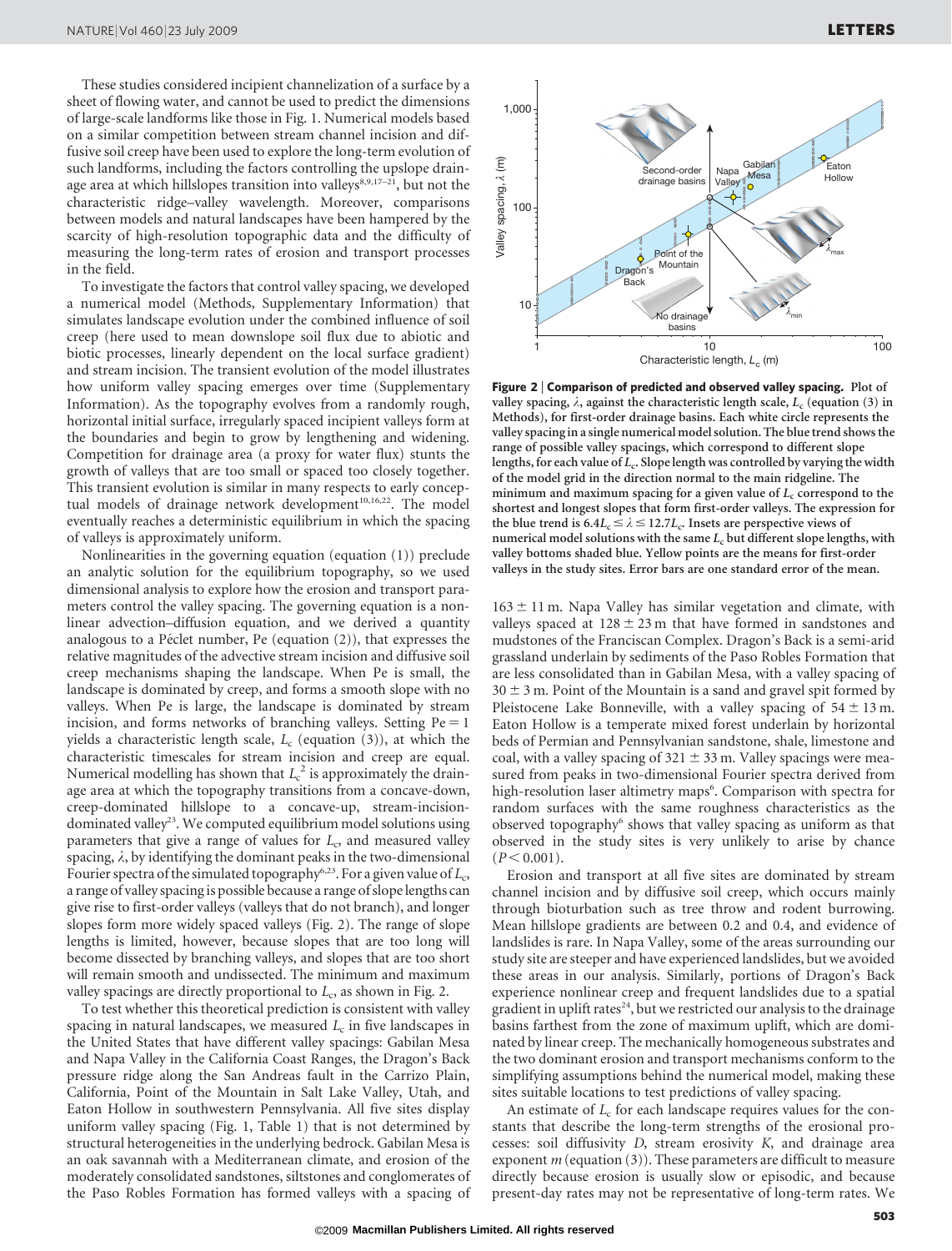## Table 1 <sup>|</sup> Topographic measurements

|                       | $\nabla^2 z_h (10^{-3} \,\mathrm{m}^{-1})$ | $D/K(m^{2m+1})$ | m                | $L_c(m)$       | $\lambda(m)$ | Mean annual<br>precipitation* (m) |
|-----------------------|--------------------------------------------|-----------------|------------------|----------------|--------------|-----------------------------------|
| Dragon's Back         | $-94 \pm 3$                                | $12 \pm 1$      | $0.42 \pm 0.01$  | $4.0 \pm 0.2$  | $30 \pm 3$   | 0.23                              |
| Point of the Mountain | $-28 \pm 4$                                | $26 \pm 3$      | $0.31 \pm 0.02$  | $7.5 \pm 0.6$  | $54 \pm 13$  | 0.50                              |
| Napa Valley           | $-18.8 \pm 0.3$                            | $86 \pm 13$     | $0.35 \pm 0.02$  | $13.7 \pm 1.5$ | $128 \pm 23$ | 0.93                              |
| Gabilan Mesa          | $-11.8 \pm 0.4$                            | $124 \pm 3$     | $0.35 \pm 0.003$ | $17.2 \pm 0.4$ | $163 \pm 11$ | 0.32                              |
| Eaton Hollow          | $-5.5 \pm 0.1$                             | $802 \pm 82$    | $0.37 \pm 0.01$  | $46.0 \pm 3.4$ | $321 \pm 33$ | 1.05                              |

\* For the period 1971–2000. Data are from the PRISM Climate Group, Oregon State University, [http://prismclimate.org.](http://prismclimate.org)

therefore used the shapes of hilltops and stream profiles measured from high-resolution topography to solve for time-averaged values of  $D/K$  and  $m$  (Fig. 3, Methods).

The comparison in Fig. 2 shows that valley spacing is proportional to  $L_c$  across all five study sites, consistent with the predictions of the numerical model. This good agreement suggests that the two-process model, despite its simplifications, captures the mechanisms that exert the strongest influence on valley spacing in these landscapes. To demonstrate that this agreement is not an inevitable consequence



Figure 3 <sup>|</sup> Measurement of model parameters from topography. a, Plot of the Laplacian of elevation against the product of drainage area and slope for first-order drainage basins in Gabilan Mesa. Filled circles are means of logtransformed data within logarithmically spaced bins. On hilltops, where both drainage area and slope are small (green shading), the Laplacian is roughly constant, consistent with equilibrium topography (equation (4), Methods). The inset shows several representative hilltops. For clarity, the plot shows a random subsample of 25% of the raw data points. b, Plot of slope function (equation (5), Methods) against drainage area for stream profiles in the same basins. Filled circles are means of log-transformed data within logarithmically spaced bins, and the line is a least-squares fit to the binned data. Error bars showing one standard error of the mean for the filled circles are smaller than the symbols. Plots for all study sites are shown in the Supplementary Information.

of our procedure for measuring  $L_c$ , we performed the same topographic measurements in three landscapes shaped by erosional processes that are not well described by our model; the valley spacing in those landscapes is inconsistent with the inferred values of  $L_c$ (Supplementary Information).

Our measurements and the geology and climate of the study sites offer some insight into the differences in  $L_c$  and valley spacing. In our model, longer  $L_c$  and wider valley spacing can result from larger  $D$ , smaller K, or smaller  $m$  (equation (3)). Our topographic measurements (Table 1) indicate that the drainage area exponent  $m$  is similar for the five sites, and that the differences in valley spacing primarily reflect differences in D/K, the ratio of soil diffusivity to stream erosivity. Systematic variations in bedrock mechanical strength among the five sites further suggest that rock strength, which we expect to be negatively correlated with K, is a major source of variability in D/K. Sites with the least consolidated sediments (Dragon's Back and Point of the Mountain) have the narrowest valley spacing, sites with moderately consolidated sediments (Gabilan Mesa and Napa Valley) have intermediate spacing, and the site with the most competent bedrock (Eaton Hollow) has the widest valley spacing.

A comparison of precipitation rates at the five sites (Table 1) suggests that climate may also influence valley spacing: with the exception of Gabilan Mesa, wider valley spacing corresponds to greater present-day mean annual precipitation. One possible cause is the stream erosivity, which depends on drainage basin hydrology as well as on rock strength<sup>7-9,23</sup>. Although higher rainfall should increase streamflow, the dominant effect of precipitation in soil-mantled landscapes like those analysed here may be to reduce K by promoting vegetation growth and infiltration, thereby inhibiting overland flow erosion<sup>9</sup>. It also seems likely that more intense bioturbation in wetter environments leads to higher soil diffusivity<sup>9</sup>, an effect consistent with previous measurements<sup>25</sup> of  $D$  and with the observed correlation between precipitation and the hilltop curvature,  $\nabla^2 z_h$  (Table 1, Methods). Although we are at present unable to quantify the relative importance of these mechanisms, our observations suggest that valley spacing may serve as a topographic proxy for the combined effects of bedrock mechanical strength and climate on the relative magnitudes of different erosional processes.

It is notable that our theory closely predicts valley spacing in the five study sites even though it does not include a threshold for fluvial erosion. Soil cohesion and plant roots impart strength to the soil surface, such that very small flows may not exert enough stress to erode the underlying material. There is evidence that such thresholds influence the locations of fluvial channel heads<sup>26</sup>, and it has been proposed that thresholds also influence the scale at which hillslopes transition into valleys<sup>22,27-29</sup>. If a fluvial erosion threshold is included in the model equations, its effect is generally to widen valley spacing<sup>23</sup>, though not as much as a comparable fractional change in D or K. The fact that our model does not systematically underpredict valley spacing suggests that competition between soil creep and stream incision is the primary mechanism that controls valley spacing in these landscapes, but we acknowledge that erosion thresholds could have a stronger influence in others.

Also notable is the prediction that  $L_c$ , and therefore valley spacing, is independent of erosion rate. This is consistent with previous observations<sup>8,9,23</sup> that steady-state drainage density is independent of erosion rate when both creep flux and stream incision rate vary